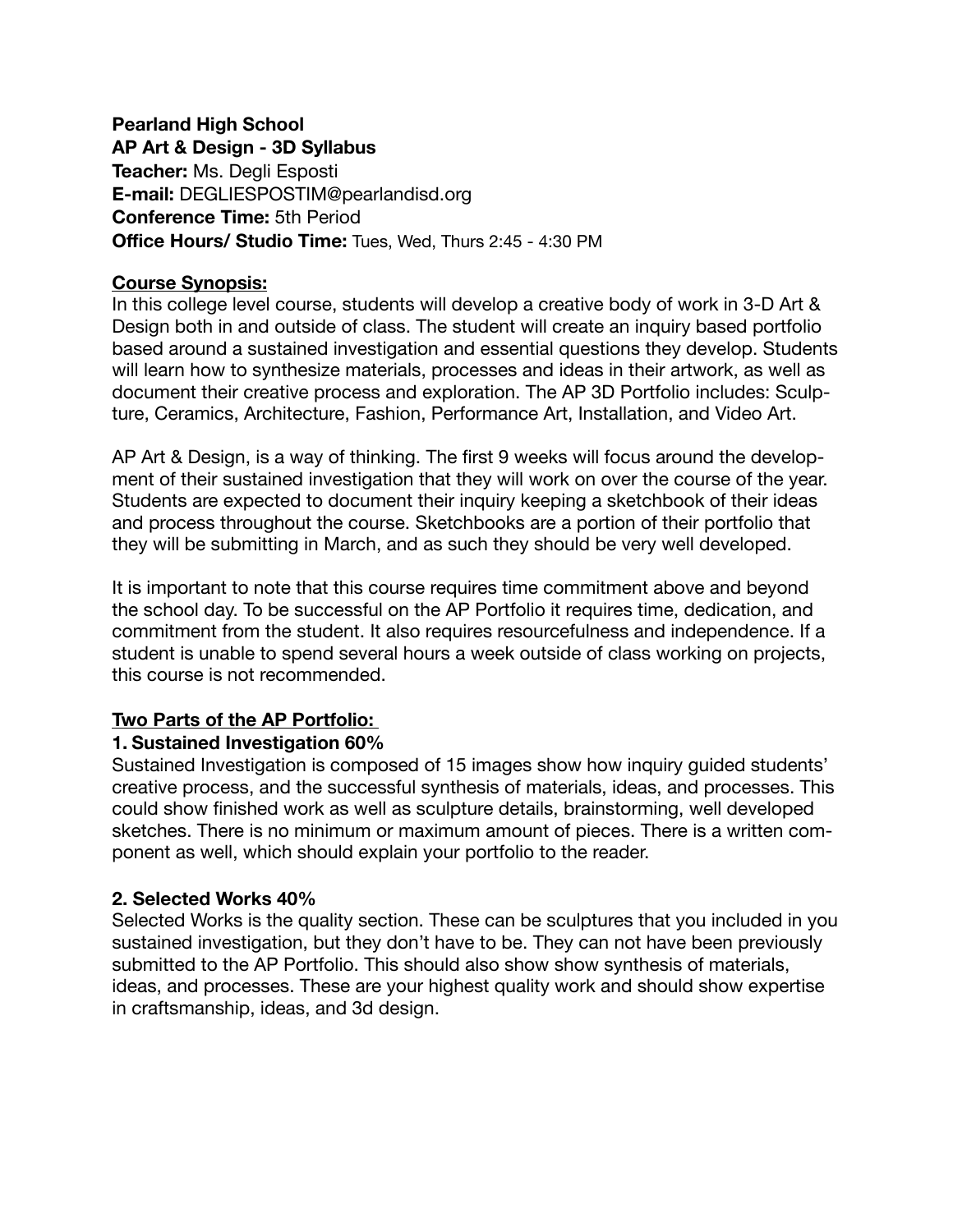## **Learning Objectives:**

- Present a coherent thematic proposal of an intended sustained investigation project which shows inspiration, interests and art historical references. Fifteen thumbnails for potential projects must be presented along with sketchbook pages of inspiration.
- Execute works that satisfy Sustained Investigation requirements and demonstrate an evolution of an idea, a relationship to each other through a specific theme, progression in visual problem solving.
- Maintain production pace which is in line with critique schedule.
- Revise and rework pieces based on self, peer, and instructor critique.
- Critically solve visual issues through informed decision making.
- Assess personal growth through verbal and written responses.
- Obtain original references with consideration to artistic integrity.
- Be presented with art historical reference pertinent to assignments.
- Become familiar with a range of techniques and mediums.
- Explore visual possibilities of form, shape, line, space, color, value, and texture.
- Critically solve visual problems with regards to composition, space, & 3d design
- Demonstrate an understanding of the construction of the AP 3D portfolio requirements.
- Create a collection of pieces that demonstrate synthesis of materials, processes, and ideas using drawing skills.
- Develop a plan for and execute a series that satisfy the Sustained Investigation

## **Recommended Books & Magazines:**

Sculpture Now (world of Art), The Artist's Handbook (any technique you want to know about is in there), Sculpture as Experience, Sculpting in Wire (Basics of Sculpture), Art Forum, Art News, Ceramics Monthly

## **Storage Spaces:**

Students will have a locker space in the art classroom where they can leave their things in the morning when they get to school. If there should be a time that we are not in school, they will take their sculpture box home and work from home.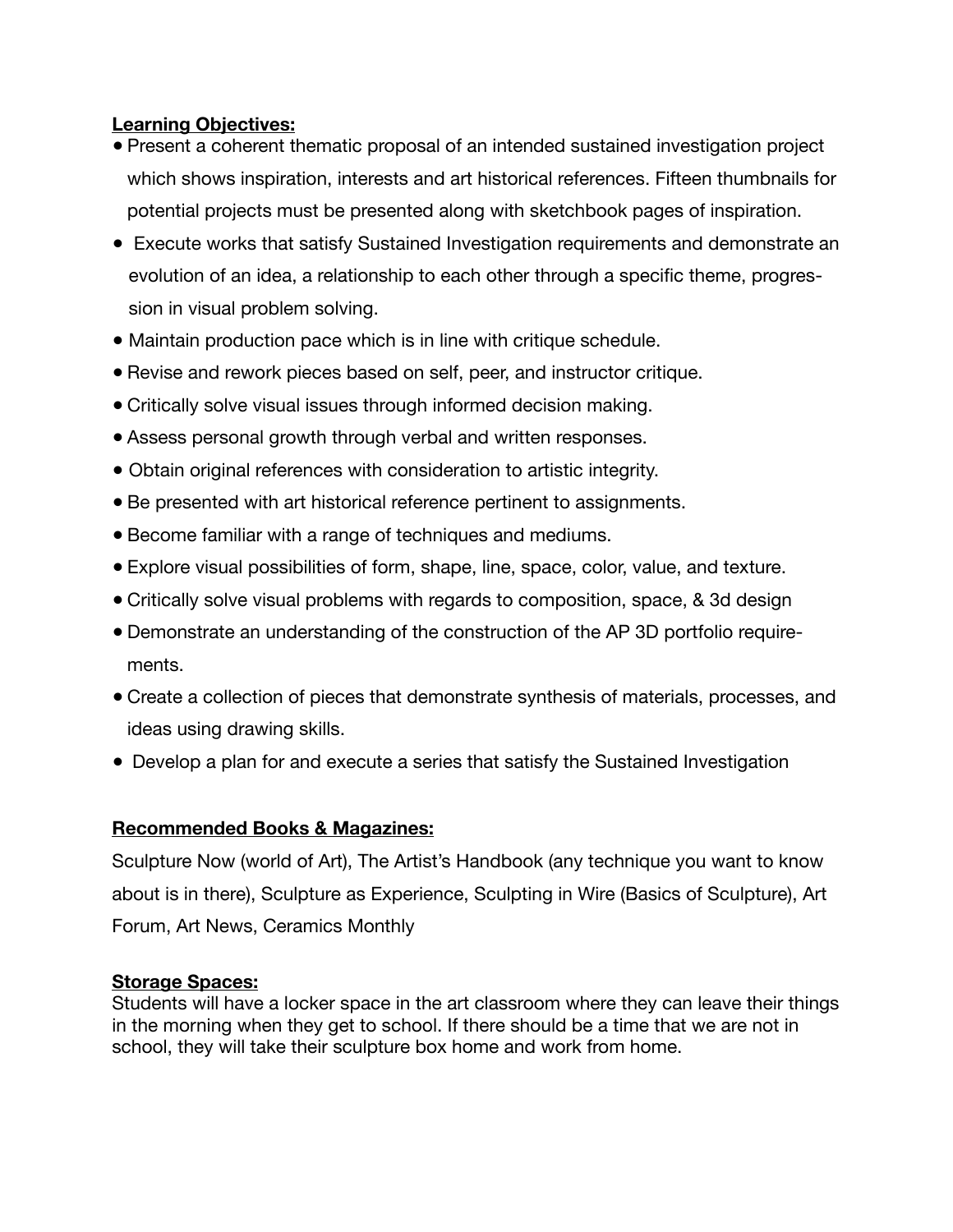#### **Supplies:**

General Art Supplies will be provided. There is also a recommended sculpture supply list that students would benefit from getting. Specialty supplies, above and beyond the basics, need to be supplied by the student.

## **Studio Time At School:**

At School, headphones are permitted when students are working independently and after instruction. **You want to be comfortable when creating.** If you have to use the restroom ask, as I have to know where you are during a drill or emergency. No food or drink in class, due to health hazards. Talking should be kept to a minimum.

## **Setting-Up Your Studio Space at Home:**

At home, you want to set up a studio space for yourself with your materials. You should have access to a sink. Make sure you clean up after yourself each day. If you have a little brother or sister at home, make sure that your materials are kept out of their reach. **Parents, please be aware of your child's lesson. Be aware of the materials they are working with.** 



## **AT HOME KEY POINTS:**

1. You should have a table set-up that you that you can work at.

2. If it is a shared space, **secure your materials** & Establish a Storage Space for your work

3. It's very important to clean up after yourself and properly store materials.

4. Follow instructions with materials- you may need to use them again.

5. Be careful with working on your device and with your materials act the same time.

6. Avoid food and drink while working

**Lesson Format:** Login into Canvas each day and click on the Module and lesson for that day. The format of the lesson each day will be the same. There will be:

**Objective:** *What are you going to achieve?*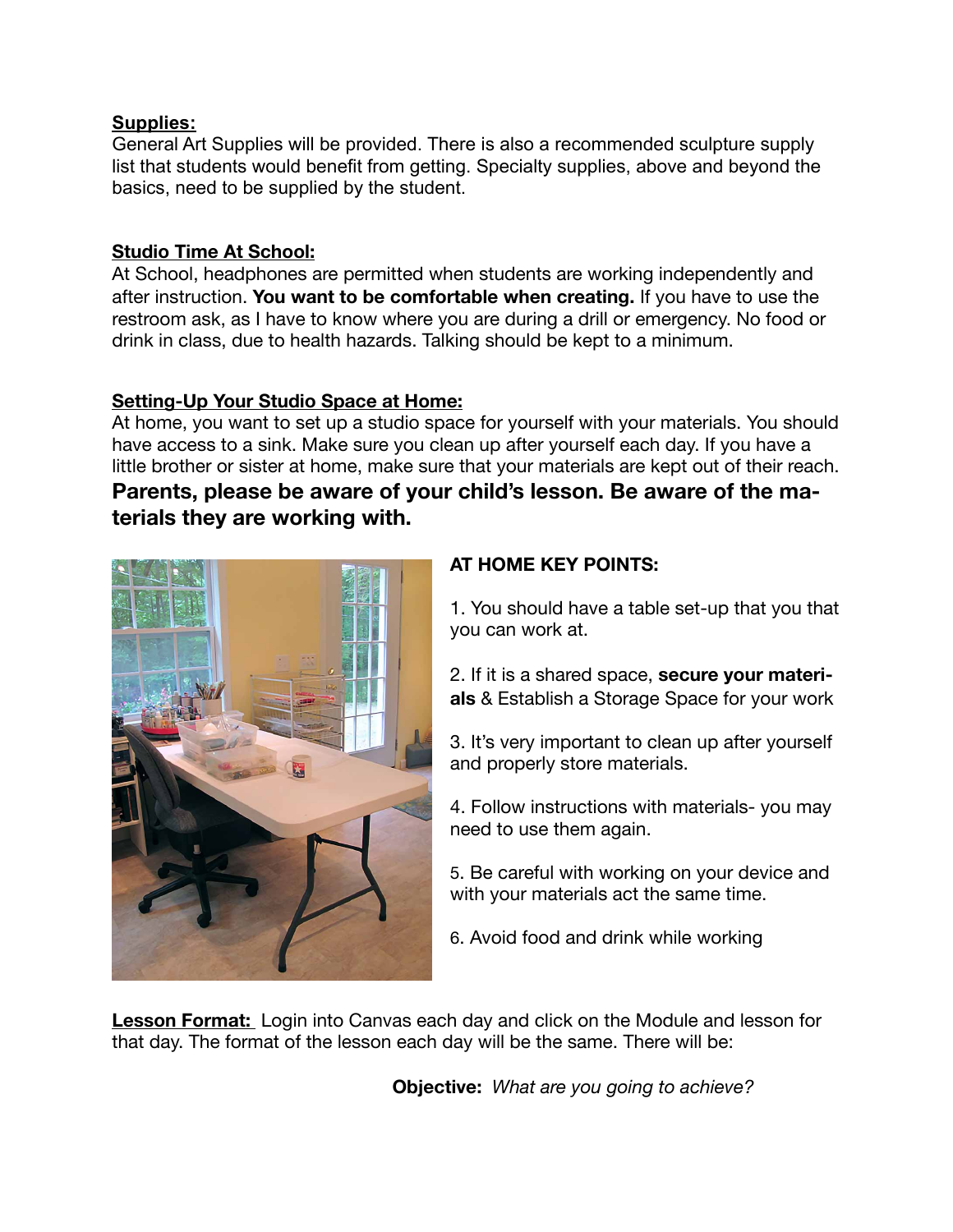**Why?** *Why you are doing it?*  **Materials:** *What materials you will need?*  **To Do:** *What will you you do ? (with links and videos)* **Turn in:** *What you turn in that day?* 

#### **Safety:**

All Students and parents must sign and turn a AP Contract & a Safety contract the first week of School. This will be turned in through canvas.

Upon entry to the classroom, students must be seated with their materials for the day. Socially distanced seating is necessary.

#### *Students will follow these safety procedures:*

- 1. Use Hand Sanitizer upon entry and exit
- 2. Bring your artwork and supplies every day
- 3. Stay 6 feet apart when possible
- 4. If you have to leave your seat to sharpen a pencil, throw something away, or get a Kleenex, be aware of social distancing.
- 5. If you feel sick, stay home
- 6. Have your device at school and at home/ avoid sharing devices
- 7. Stay seated until you are excused; no crowding at the door
- 8. Remember, your safety decisions don't just affect you they affect everyone.

#### **Rules:**

- -All quiet when speaker has the floor
- -Stay seated during class
- -Speak respectfully to your neighbor and about your neighbor
- -If it's not yours don't touch it
- -No Cussing
- -Art is a place for ideas. Bring your creativity

-Be professional: Don't post anything you would want an AP or your Parents to see.

\*\*Respect in an art classroom is paramount to people feeling like they can be themselves and show others who they are. When people are themselves, and are not afraid of trying new things - that's when the great art gets made.

**Attendance:** Due to the amount of work in this course, it is paramount that student keep up with deadlines. They are expected to work in class every day, and optimize their time. Should a student miss a day, they will need to make up the time at home or at office hours. The portfolio takes more than the time allotted in class.

**AP Exam & Fees:** The Portfolio is due March 30th, and must be submitted before the submission deadline, in May. The fee for the exam is \$95.00, payable to Pearland High School.

**Plagiarism:** Plagiarism is unacceptable and will result on a zero for the assignment.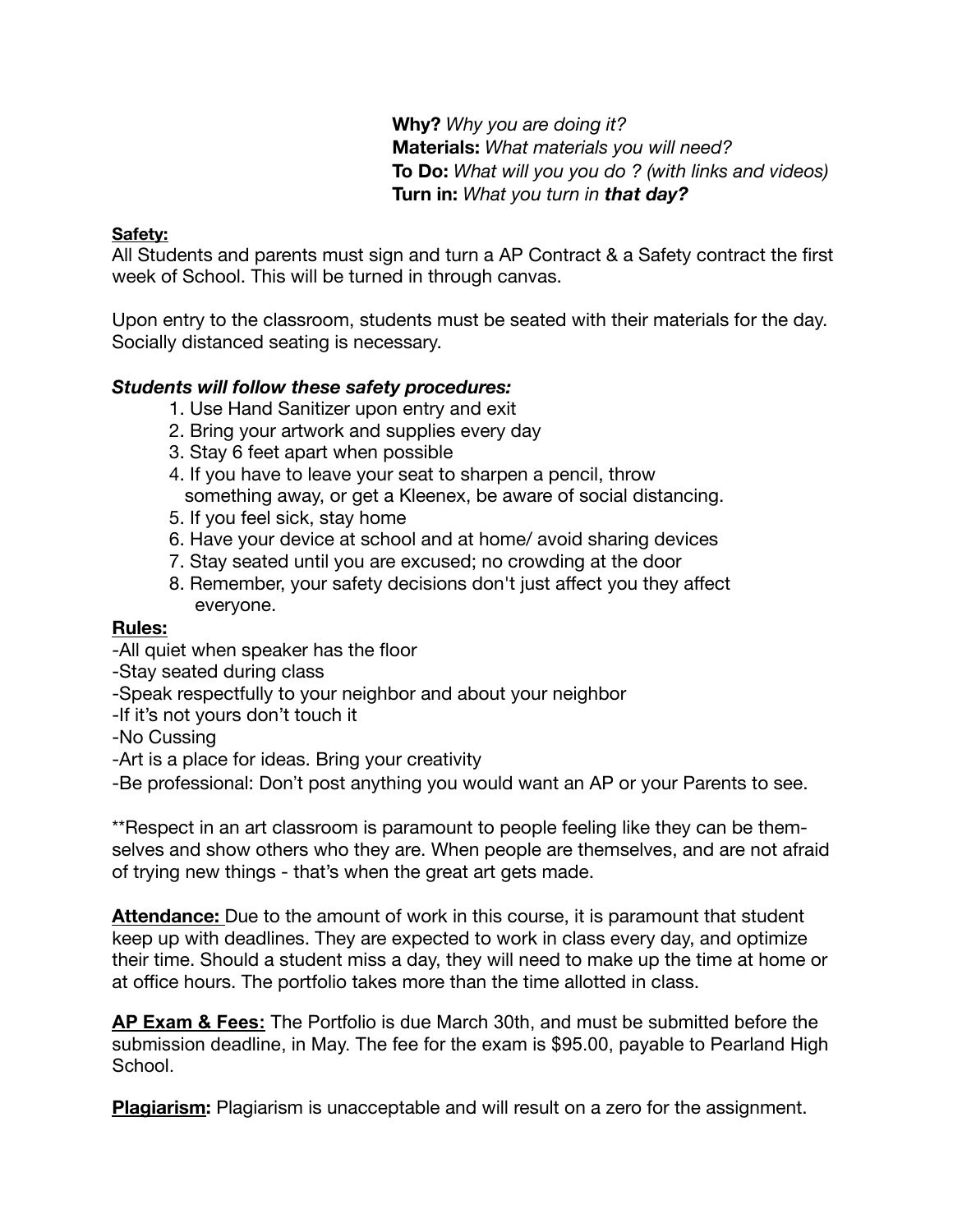| <b>Student Responsibilities:</b>                   | Teacher Responsibilities:                                               |
|----------------------------------------------------|-------------------------------------------------------------------------|
| Follow and know College Board expectations         | Provide assistance and support to students                              |
| Be prepared every day with artwork in class        | Provide Feedback in a timely manner                                     |
| Takeout/ Put Away/ Clean up efficiently            | Provide ordinary budget material                                        |
| Work the whole class period                        | Provide and open studio atmosphere                                      |
| Work outside of class regularly                    | Work with students to develop their full potential                      |
| Meet Deadlines - these are final                   | Provide a safe and organized classroom at-<br>mosphere                  |
| Follow grading and safety procedures               |                                                                         |
| Be respectful and helpful to peers                 | Provide guidance and understanding of the Col-<br>lege board procedures |
| Critique work honestly, openly, and constructively | Be honest and constructive                                              |
| Photograph and document work                       |                                                                         |
| Complete sketchbooks and writing assignments       |                                                                         |

**Final Exam:** Students will have a final exam at the end of first semester. Materials covered will be revised a week before the exam. The exams are portfolio and writing based.

**Late Work:** 10 points a day will be deducted from late work. After the 3rd day, it will be a 70.

**Grading:** There will be be at least one daily grade a week and 1 test/project grade every 3 weeks. The Daily grade may be a sketchbook entry, mock-up, documentation, or daily work. An artwork must be turned in complete. It will not be re-accepted unless there have been significant changes made to the artwork with documentation.